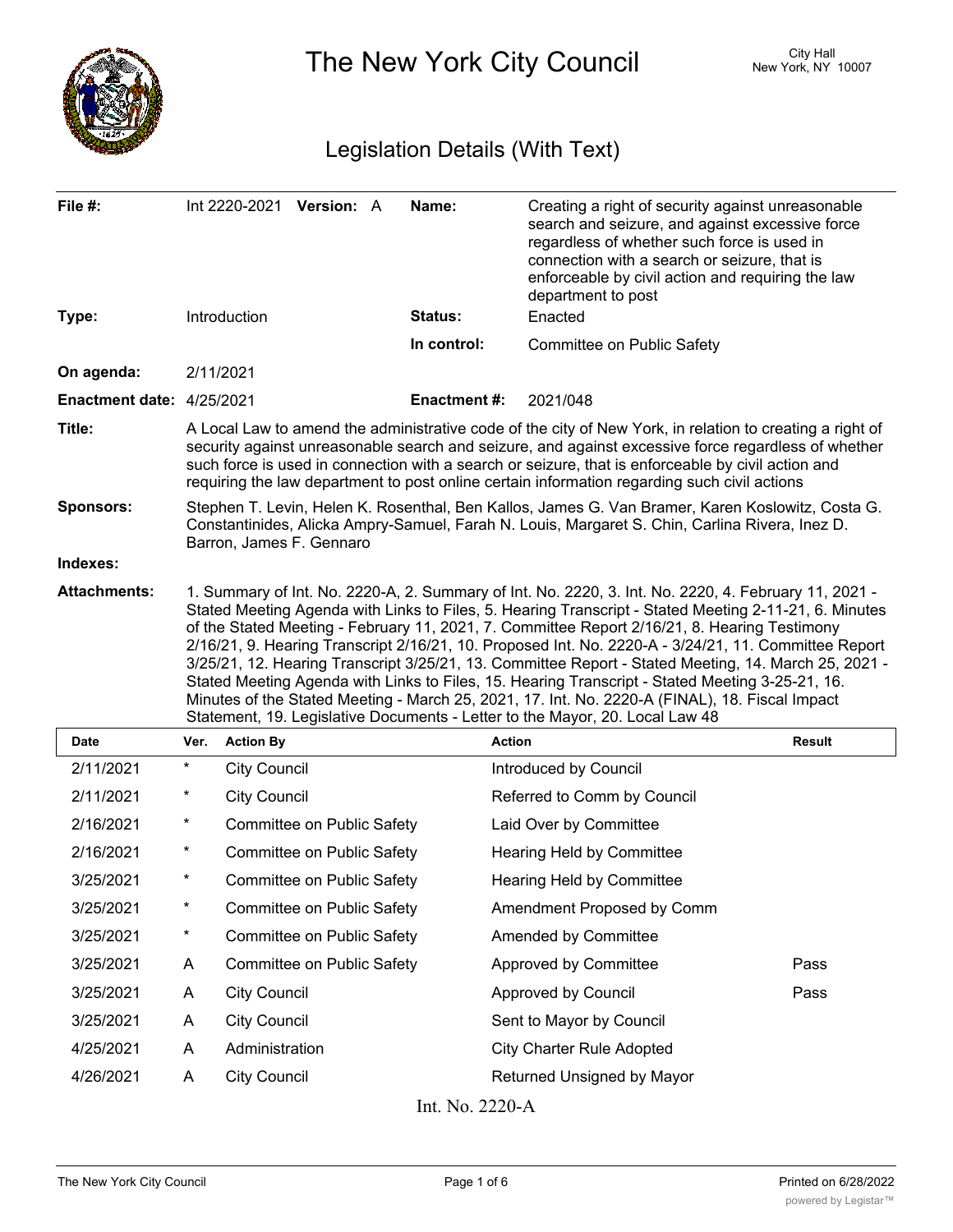By Council Members Levin, Rosenthal, Kallos, Van Bramer, Koslowitz, Constantinides, Ampry-Samuel, Louis, Chin, Rivera, Barron and Gennaro

A Local Law to amend the administrative code of the city of New York, in relation to creating a right of security against unreasonable search and seizure, and against excessive force regardless of whether such force is used in connection with a search or seizure, that is enforceable by civil action and requiring the law department to post online certain information regarding such civil actions

## Be it enacted by the Council as follows:

Section 1. Title 8 of the administrative code of the city of New York is amended by adding a new

chapter 8 to read as follows:

# CHAPTER 8

# THE RIGHT OF SECURITY AGAINST UNREASONABLE SEARCH AND SEIZURE AND AGAINST EXCESSIVE FORCE REGARDLESS OF WHETHER SUCH FORCE IS USED IN CONNECTION WITH A SEARCH OR SEIZURE

§ 8-801 Definitions.

§ 8-802 Right of security against unreasonable search and seizure and against excessive force regardless of whether such force is used in connection with a search or seizure.

§ 8-803 Civil action for deprivation of rights.

§ 8-804 Immunity not a defense.

§ 8-805 Relief.

§ 8-806 Statute of limitations.

§ 8-807 Construction.

§ 8-801 Definitions. For purposes of this chapter, the following terms have the following meanings:

Covered individual. The term "covered individual" means (i) an employee of the police department or

(ii) a person who is appointed by the police commissioner as a special patrolman pursuant to subdivision c or e

of section 14-106.

Person aggrieved. The term "person aggrieved" means a natural person who is allegedly subjected to, or

allegedly caused to be subjected to, the deprivation of a right created, granted or protected by section 8-802 by

a covered individual even if the only injury allegedly suffered by such natural person is the deprivation of such

right.

Prevailing plaintiff. The term "prevailing plaintiff" has the meaning ascribed to such term in subdivision

g of section 8-502.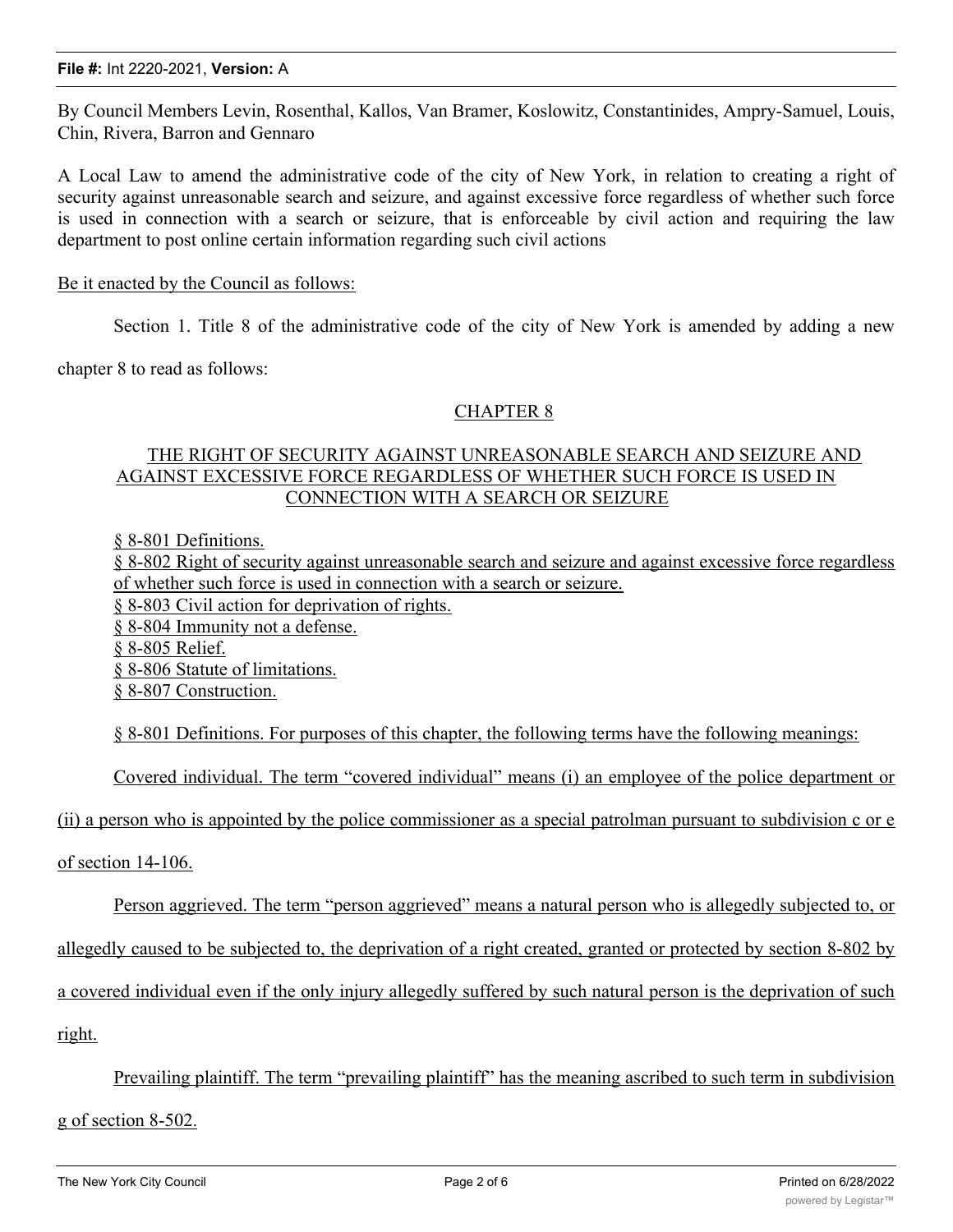#### **File #:** Int 2220-2021, **Version:** A

State. The term "state" means the state of New York.

§ 8-802 Right of security against unreasonable search and seizure and against excessive force regardless of whether such force is used in connection with a search or seizure. The right of natural persons to be secure in their persons, houses, papers and effects against unreasonable searches and seizures, and to be secure against the use of excessive force regardless of whether such force is used in connection with a search or seizure, shall not be violated; and no warrants shall be issued but upon probable cause supported by oath or affirmation, and particularly describing the place to be searched, and the persons or things to be seized.

§ 8-803 Civil action for deprivation of rights. a. A covered individual who, under color of any law, ordinance, rule, regulation, custom or usage, subjects or causes to be subjected, including through failure to intervene, any other natural person to the deprivation of any right that is created, granted or protected by section 8-802 is liable to the person aggrieved for legal or equitable relief or any other appropriate relief.

b. The employer of a covered individual who, under color of any law, ordinance, rule, regulation, custom or usage, subjects or causes to be subjected, including through failure to intervene, any other natural person to the deprivation of any right that is created, granted or protected by section 8-802 is liable, based upon the conduct of such covered individual, to the person aggrieved for legal or equitable relief or any other appropriate relief.

c. A person aggrieved may make a claim pursuant to subdivision a of this section in a civil action in any court of competent jurisdiction by filing a complaint setting forth facts pertaining to the deprivation of any right created, granted or protected by section 8-802 and requesting such relief as such person aggrieved considers necessary to insure the full enjoyment of such right.

d. This section does not limit or abrogate any claim or cause of action a person aggrieved has under common law or pursuant to any other law or rule. Despite the availability of an alternative remedy under common law or pursuant to any other law or rule, the person aggrieved has and maintains a private right of action pursuant to this section. Exhaustion of any administrative remedies is not required for a person aggrieved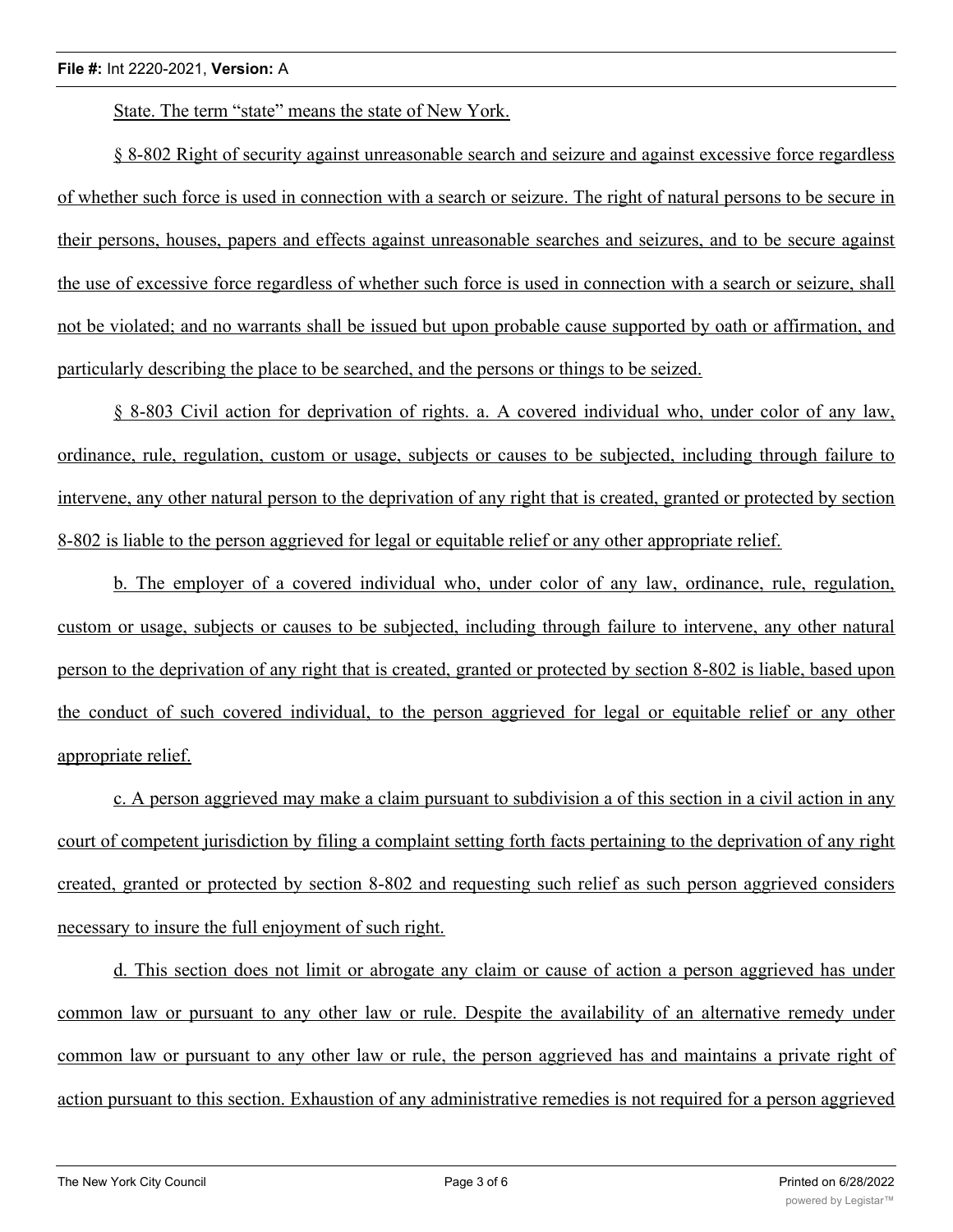to commence a civil action pursuant to this section. The remedies provided by this chapter are in addition to any other remedies that may be provided for under common law or pursuant to any other law or rule.

§ 8-804 Immunity not a defense. It is not a defense to liability pursuant to this chapter that a covered individual has qualified immunity or any other substantially equivalent immunity.

§ 8-805 Relief. a. In any civil action involving a claim made pursuant to section 8-803 against a covered individual or an employer thereof, a court shall, in addition to awarding any other relief, including injunctive or other equitable relief, as such court determines to be appropriate:

1. Award to a prevailing plaintiff on such claim (i) compensatory damages and, in such court's discretion, punitive damages or (ii) at the election of such plaintiff, damages of \$1,000;

2. Award to such plaintiff reasonable attorney's fees and court costs; and

3. Issue an order restraining such covered individual from engaging in further conduct in violation of such section.

b. The court shall apply the hourly rate charged by attorneys of similar skill and experience litigating similar cases when it chooses to factor the hourly rate into an attorney's fee award.

§ 8-806 Statute of limitations. Notwithstanding any provision to the contrary in section 50-k of the general municipal law or any other provision of law, a person aggrieved must make a claim pursuant to section 8-803 in a civil action within 3 years after the alleged deprivation of a right created, granted or protected by section 8-802 occurred.

§ 8-807 Construction. Except as otherwise provided in this chapter and notwithstanding section 8-130, (i) the right against unreasonable search and seizure, including excessive force used in connection with a search or seizure, created, granted or protected by section 8-802 shall be construed in the same manner as the right against unreasonable search and seizure, including excessive force used in connection with a search or seizure, created, granted or protected by the fourth amendment of the federal constitution, section 12 of article I of the state constitution and section 8 of the civil rights law and (ii) the right against excessive force, other than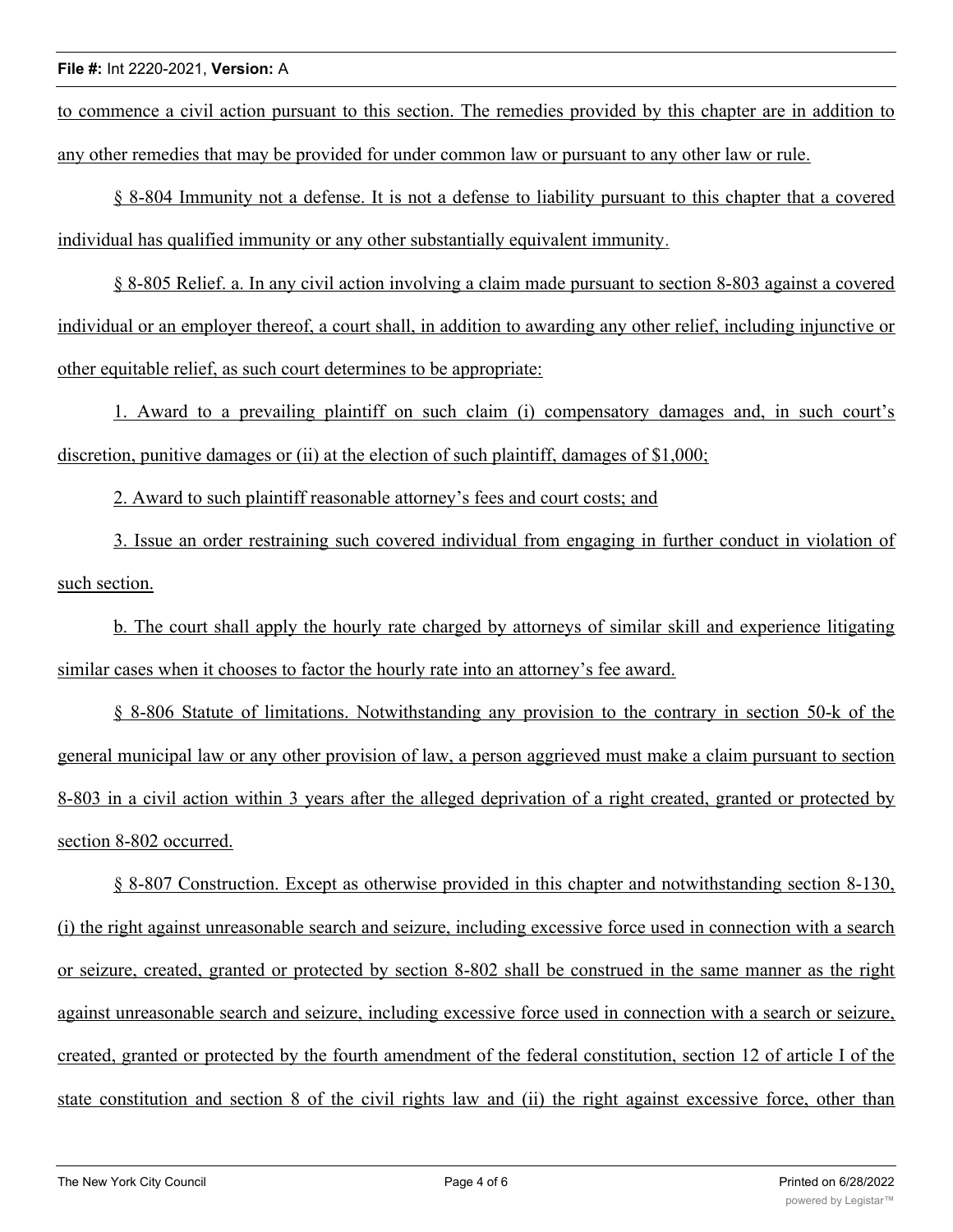#### **File #:** Int 2220-2021, **Version:** A

excessive force used in connection with a search or seizure, created, granted or protected by section 8-802 shall be construed in the same manner as the right against excessive force, other than excessive force used in connection with a search or seizure, created, granted or protected by the fourteenth amendment of the federal constitution and section 6 of article I of the state constitution.

§ 2. Section 7-114 of the administrative code of the city of New York, as added by local law number 166 for the year 2017, is amended to read as follows:

§ 7-114 Civil actions regarding the police department and covered individuals. a. For purposes of this section, the term "covered individual" has the meaning ascribed to such term in section 8-801.

b. No later than January 31, 2018 and no later than each July 31 and January 31 thereafter, the law department shall post on its website, and provide notice of such posting to the individual responsible for implementing the duties set forth in paragraph one of subdivision c of section 803 of the charter, the comptroller, the police department, the civilian complaint review board, and the commission to combat police corruption the following information regarding civil actions filed in local, state or federal court against the police department or [individual police officers] a covered individual, or both, resulting from allegations of improper police conduct, including, but not limited to, claims involving the use of force, assault and battery, malicious prosecution, [or] false arrest or imprisonment, or deprivation of a right pursuant to chapter 8 of title 8:

1. a list of civil actions filed against the police department or [individual police officers] a covered individual, or both, during the five-year period preceding each January 1 or July 1 immediately preceding each report;

2. for each such action: (i) the identities of the plaintiffs and defendants; (ii) the court in which the action was filed;  $[(ii)]$  (iii) the name of the law firm representing the plaintiff;  $[(iii)]$  (iv) the name of the law firm or agency representing each defendant;  $[(iv)] (v)$  the date the action was filed; and  $[(v)] (vi)$  whether the plaintiff alleged improper police conduct, including, but not limited to, claims involving use of force, assault and battery, malicious prosecution, [or] false arrest or imprisonment, or deprivation of a right pursuant to